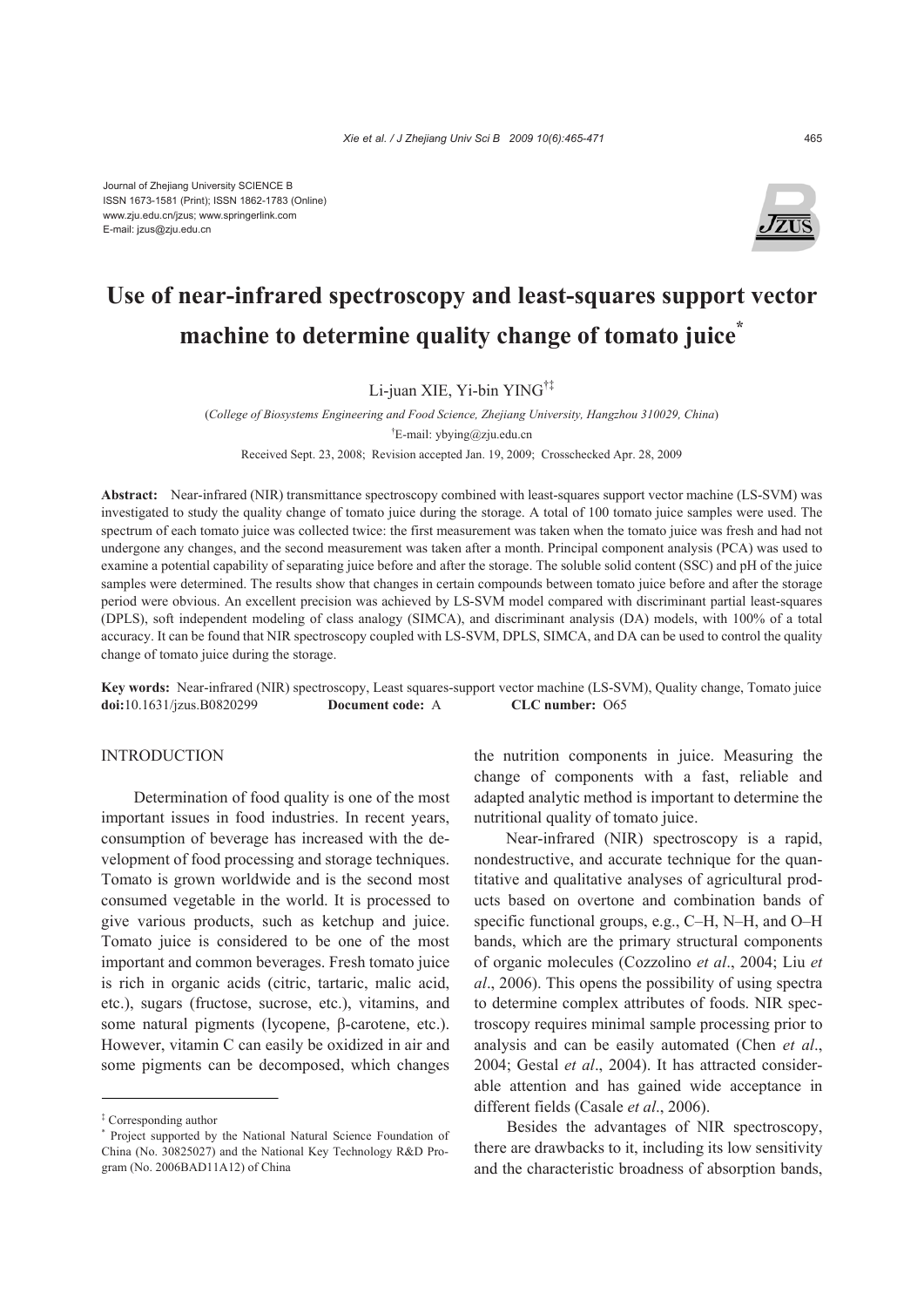which often results in overlapped spectra (Thompson *et al*., 1997). For such spectra, multivariate calibration methods, such as principal component analysis (PCA), discriminant analysis (DA), soft independent modeling of class analogy (SIMCA), artificial neural networks (ANN), discriminant partial least-squares (DPLS), and so on, open the possibility to unravel and interpret the optical properties of the sample and allow a classification without the use of chemical information (Liu *et al*., 2006).

Support vector machine (SVM) is a new generation of learning systems, developed by Vapnik (1995) group. It is a binary classification tool that is based on the statistical learning theory and designed to solve the classification problem. SVM has been proven to be a powerful methodology to perform nonlinear classification, multivariate function estimation, and nonlinear regression (van Gestel *et al*., 2004; Pochet *et al*., 2004), and has also led to many other recent developments in kernel-based learning methods in general. In this method kernel maps the data into a higher dimensional input space and constructs an optimal separating hyperplane in this space (Suykens and Vandewalle, 1999). SVM learns in hyperplane with fewer training data, under the control of a selected kernel function (Schölkopf *et al*., 1999). SVM does not need a large number of samples to be trained and is not affected by the presence of outliers (Acevedo *et al*., 2007). One of the typical advantages of SVM, when compared with other methods, is that there are very few parameters to tune or select a priori. Recently, SVM technique has been employed to an extensive application for discrimination. Zhao *et al*. (2006) utilized NIR spectroscopy combined with SVM to identify green, black, and oolong teas. Langeron *et al*.(2007) used SVM to classify NIR spectra of tissue samples. Acevedo *et al*.(2007) discriminated wines according to their denomination of origin by ultraviolet (UV)-visible spectrophotometric techniques combined with SVM. Least squaressupport vector machine (LS-SVM) is an alternate formulation of SVM proposed by Suykens *et al*. (2002). Complex calculations as in SVM are avoided in LS-SVM (Li *et al*., 2007). In our study, LS-SVM was used.

The main objective of this study was to investigate the quality change of tomato juice and the differences of NIR spectra during storage period in order to establish that NIR is a good nondestructive method for testing the quality of tomato juice. LS-SVM was used to discriminate the spectra recorded in the tomato juice before and after the storage. Discrimination performances of LS-SVM, DPLS, SIMCA, and DA were compared.

## MATERIALS AND METHODS

#### **Samples**

Fully ripened tomatoes of good quality, cultivated in a standard greenhouse on the university farm, were harvested in June 2006. One hundred samples were selected and numbered randomly to use in the experiments. Each sample was squeezed and centrifuged. The juice samples were filtered in order to separate the dispersed solid particles, and were placed in the same temperature-controlled room where the spectrometer was located before performing the analysis. Two different datasets were used. Dataset A contained 100 juice spectra measured as soon as the tomatoes were squeezed, centrifuged, and filtered at room temperature  $(20-24 \degree C)$  and the tomato juice had not undergone any oxidation and decomposition processes. Dataset B consisted of 100 spectra of the same juice samples after being stored in airtight glass bottles in a fridge at  $(4\pm 1)$  °C for one month. One hundred and twenty samples (60 in dataset A and 60 in dataset B) were used for calibration, and the remaining 80 (40 in dataset A and 40 in dataset B) were for validation. The samples were chosen randomly for calibration and validation.

## **Spectroscopy measurements and reference methods**

Samples were scanned in transmission mode using a commercial spectrometer Nexus FT-NIR (Thermo Nicolet Corporation, Madison, WI, USA), which was equipped with an interferometer, an In-GaAs detector, and a wide band light source (Quartz Tungsten Halogen, 50 W). Samples were acquired in a rectangular quartz cuvette of 1-mm pathlength with air as reference at room temperature (20~24 °C). The reference spectrum was subtracted from the sample spectra to remove background noise. The rectangular quartz cuvette was cleaned after each sample was scanned to minimize cross-contamination.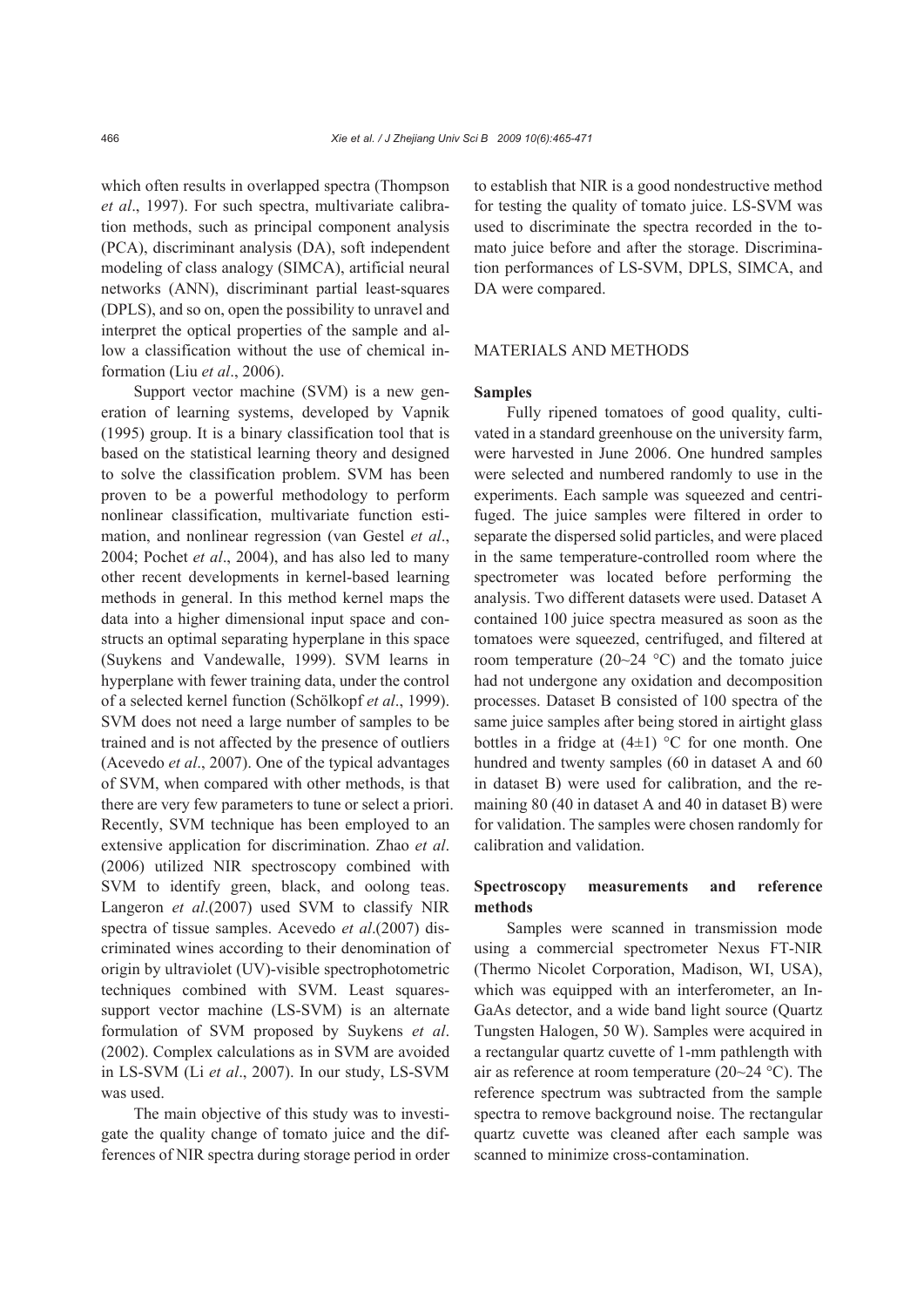NIR spectra were collected using OMNIC software (Thermo Nicolet Corporation). The instrument gathered spectral data over the range of 800~2400 nm, recording 32 scans, which were averaged to give a spectrum represented as values of  $log(1/R)$  (*R* means reflection) as a function of the wavelength. The nominal spectral resolution was set to 4 cm<sup>-1</sup> and mirror velocity was 0.9494 cm/s. Both sample and background spectra were collected in absorbance. No part of the spectrometer was modified in these two experiments. The experiments were controlled to be carried out almost under the same conditions and all the setups were the same.

The soluble solid content (SSC) and pH of the juice samples were determined using a digital refractometer (model: PR-101, Atago Co., Tokyo, Japan) and a pH meter (SJ-4A, Exact Instrumentation Co., Shanghai, China), respectively. All of these measurements were performed immediately after NIR spectroscopy measurements.

## **Chemometrics analysis**

The first discrimination was done with PCA, which is widely used in chemometrics due to the graphical concept and loading plot offers, although it is not a classification method itself. By plotting the principal components (PCs), one can view interrelationships between different variables, and detect and interpret sample patterns, groupings, similarities or differences (Mouazen *et al*., 2006). PCA can provide very important information regarding the potential capability of object separation.

LS-SVM, proposed as a class of kernel machines related to many other well-known techniques, is a new and attractive statistical learning method. It is also related to Gaussian process and regularization networks but uses an optimization approach as in SVM. Therefore, LS-SVM encompasses similar advantages as SVM, but its additional advantage is that it requires only solving a set of linear equations, which is much easier and computationally very simple (Thissen *et al*., 2004). A comprehensive introduction of LS-SVM was presented in literatures (Suykens *et al*., 2002; Thissen *et al*., 2004; Borin *et al*., 2006; Li *et al*., 2007).

In LS-SVM, the determination of proper kernel function and optimum kernel parameters is the crucial problem. Kernel functions include the linear function, the polynomial function, the radial basis function (RBF), the sigmoid function, etc. By comparison and analysis, LS-SVM with RBF kernel had a higher accuracy. Therefore, RBF kernel was used as the kernel function of LS-SVM in this paper. In addition, proper parameter setting plays a crucial role in building a good LS-SVM classification model with high prediction accuracy and stability. The parameters *γ*, which determines the tradeoff between minimizing the training error and model complexity, and  $\sigma^2$ , the width, should be optimized. To obtain the optimal parameter values, an intensive grid search technique with leave-one-out cross-validation was used. Grid search is a two-dimensional minimization procedure based on exhaustive search in a limited range. Leave-one-out cross-validation was used to avoid overfitting. It can provide an almost unbiased estimate of the generalization ability of LS-SVM.

All LS-SVM algorithms were performed using MATLAB v7.0 (the Math Works, Natick, Massachusetts, USA). The free LS-SVM toolbox for MAT-LAB (LS-SVM v1.5, Suykens, Leuven, Belgium) was applied.

Other classification methods, including DPLS, SIMCA, and DA, were performed using the commercial software package, TQ Analyst v6.2.1 (Thermo Nicolet Corporation).

#### RESULTS AND DISCUSSION

## **Quality change of tomato juice during storage**

Juice in translucent bottles produces physicochemical and organoleptic changes due to the oxidation and decomposition of some of the compounds present in juice during storage. A series of reactions in the juice happen because of the existing of oxygen and light. From the appearance, darkening of color and presence of precipitates can be observed. The loss of aromas can also be found. Table 1 shows the descriptive statistics for the SSC and pH values analyzed in both datasets. The mean values of SSC and pH reduced during the storage. By comparison, SSC had obviously significant difference (*P*<0.01) and pH value had significant difference (*P*<0.05) between the juice in datasets A and B.

Due to the quality changes of juice described above, there were certain modifications between the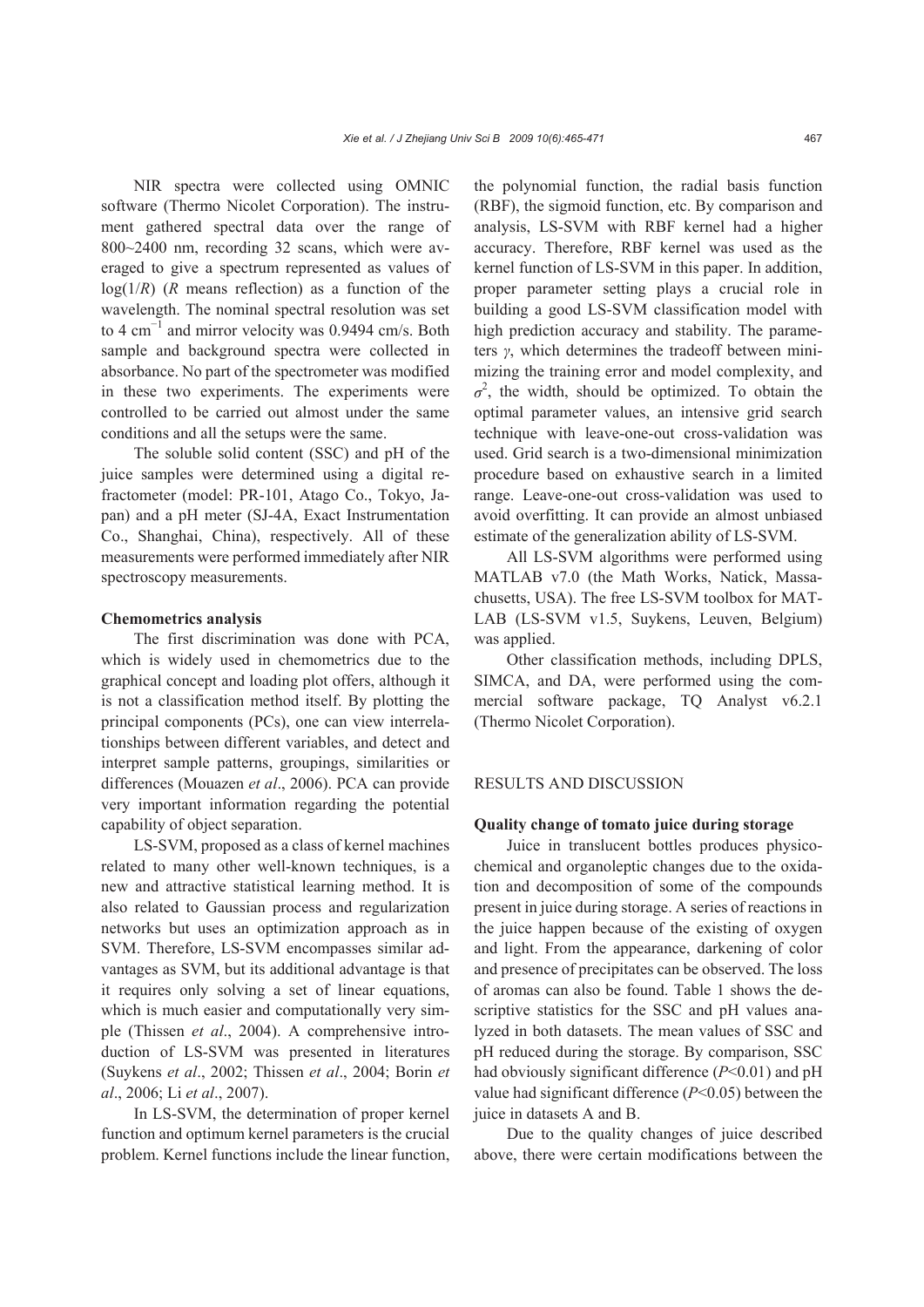original and second derivative NIR spectra (Figs.1a and 1b), which are directly related to the physicochemical changes that took place. Some bands correspond to the compounds that have undergone changes during storage. The 2210~2216 nm region might be due to O–H stretching and C=O stretching of the carboxylic group of the citric acid or other acids affected by oxygen (Casale *et al*., 2006). The differences of loading spectra for SSC and pH could also be found (Fig.2). This figure indicates that the region before 2000 nm cannot provide useful information of spectral difference. The region that has influence on the classification might be after 2000 nm.



**Fig.1 Average (a) raw and (b) second derivative NIR spectra of tomato juice before and after the storage**



 $\bigcirc$   $\bigcirc$   $\bigvee$  **Fig.2** The first three loading spectra for SSC and pH **before and after the storage** 

(a) The first three loading spectra for SSC before storage; (b) The first three loading spectra for SSC after storage; (c) The first three loading spectra for pH before storage; (d) The first three loading spectra for pH after storage

**Table 1 Statistic values of SSC and pH in the calibration and validation sets**

| Set<br>Parameter        |             | Dataset        | Number of samples | Range         | Mean | <i>SD</i> | $\boldsymbol{P}$ |
|-------------------------|-------------|----------------|-------------------|---------------|------|-----------|------------------|
| SSC (°Brix) Calibration |             | A              | 60                | $3.80 - 4.40$ | 4.08 | 0.074     | < 0.01           |
|                         |             | B              | 60                | $3.90 - 4.20$ | 4.06 | 0.110     |                  |
|                         | Validation  | A              | 40                | $4.00 - 4.30$ | 4.13 | 0.099     | < 0.01           |
|                         |             | B              | 40                | $3.90 - 4.10$ | 4.03 | 0.054     |                  |
|                         | All         | A              | 100               | $3.80 - 4.40$ | 4.10 | 0.109     | < 0.01           |
|                         |             | B              | 100               | $3.90 - 4.20$ | 4.05 | 0.070     |                  |
| pH                      | Calibration | A              | 60                | $4.19 - 4.48$ | 4.25 | 0.048     | < 0.05           |
|                         |             | B              | 60                | $4.12 - 4.37$ | 4.23 | 0.048     |                  |
|                         | Validation  | $\overline{A}$ | 40                | $4.19 - 4.29$ | 4.21 | 0.021     | < 0.05           |
|                         |             | B              | 40                | $4.19 - 4.24$ | 4.21 | 0.013     |                  |
|                         | All         | A              | 100               | $4.19 - 4.48$ | 4.24 | 0.045     | < 0.05           |
|                         |             | B              | 100               | $4.12 - 4.37$ | 4.22 | 0.043     |                  |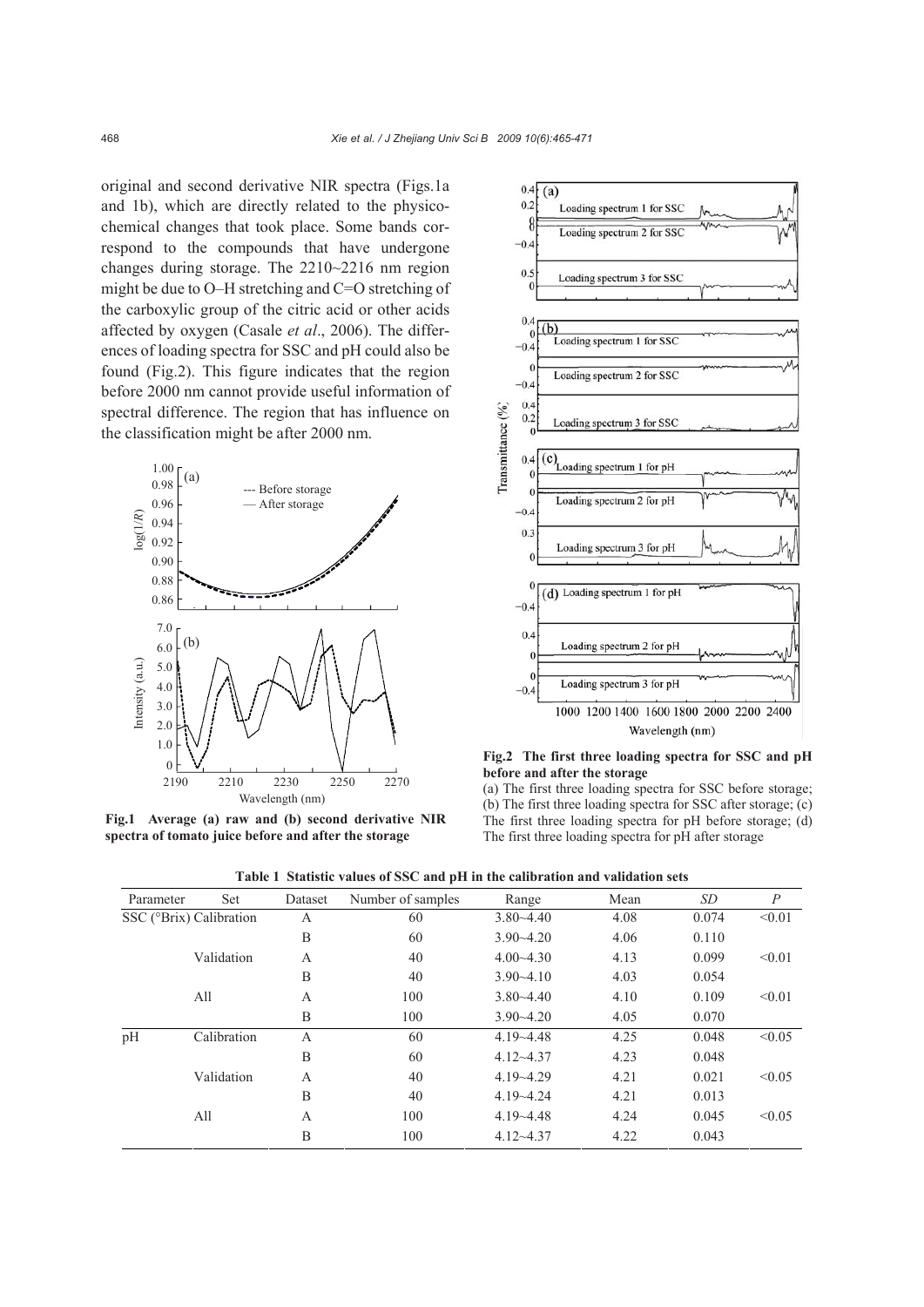To estimate the changes in juice during the storage, the separation between the samples of the two datasets was quantified using the classification methods.

## **PCA**

PCA was performed to reveal the presence of several groups as well as a number of outlier samples using raw spectra.

Fig.3 shows the two dimensional (2D) principal component score plot using the first two score vectors, PC1 and PC2, derived from raw spectra of the samples. The initial two factors, which account for the most spectral variation 99.882% (99.554% and 0.328% for the first two principal components, PC1 and PC2, respectively) related to chemical quality and indicated as positive or negative, are used to make differentiation clearer. There was significant separation between the samples in the two datasets. Fig.3 also shows that spectra in dataset A mainly have negative scores in the first component; however, those in dataset B mainly have positive scores in the first component.



**Fig.3 Score plot of PC1 and PC2 based on raw spectra**

PCA displayed substantial discriminating information between spectra recorded before and after the storage. The result suggests that the discrimination between the two datasets is possible and that different spectral attributes of samples are associated with characteristics of the sample.

As PCA only indicates the visualizing dimension spaces, different classification methods were utilized for an improved separation.

### **LS-SVM classification**

To obtain the optimal models, the input data and

some parameters,  $\gamma$  and  $\sigma^2$  in LS-SVM, have to be chosen carefully. In this study, the top 10 PCs were extracted by PCA and input to the classifiers as latent variables when training. The top 10 PCs almost contained 100% of total variance, so they could express the total spectral information. The optimal combination of *γ* and  $\sigma^2$  within the region of  $10^{-2}$ ~ $10^4$  was set based on experience. The contour plot of the optimization of the parameters  $\gamma$  and  $\sigma^2$  for the classification of juice is shown in Fig.4. The grids' "●" in the first step was  $10\times10$ , and the searching step was a crude search with a large step size. The optimal search area was determined by the error contour line. The grids' " $\times$ " in the second step was also 10 $\times$ 10, and the searching step was the specified search with a small step size. The optimal combination of  $\gamma$  and  $\sigma^2$  for juice discrimination was achieved with *γ*=4.2305 and  $\sigma^2$ =14.733.



**Fig.4 Contour plot of the optimization of the parameters**  $\gamma$  and  $\sigma^2$  for discrimination of juice Different lines indicate lines of the same error. The grids' "●" in the first step (a crude search with a large step size) and "×" in the second step (specified search with a small

step size) are both  $10\times10$ 

Calibration and validation models for juice discrimination were developed by LS-SVM, DPLS, SIMCA, and DA (Table 2). LS-SVM method with reasonable parameter settings performed quite well and was significantly better than the other three methods, for the classification accuracy is the primary criterion for estimating the performance of the four classification methods. The accuracy of the calibration and validation sets for LS-SVM was 100%. The comparison of the average accuracy shows that SIMCA performed worst, with the lowest correct classification rate, involving 13 samples incorrectly classified in the calibration set and 7 ones in the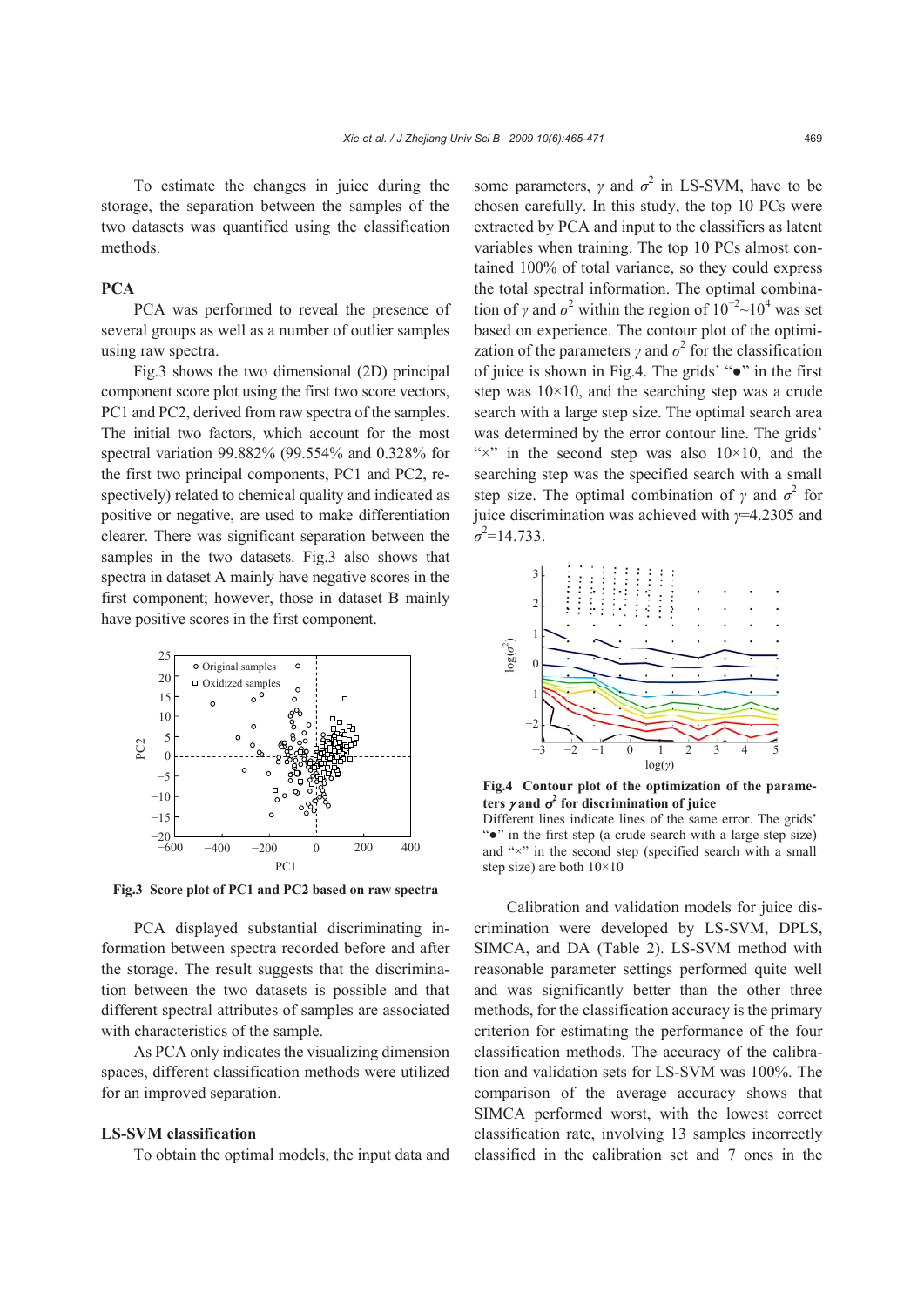| Method       | Total accuracy<br>$(\%)$ | Number of sample misclassified |              |              |              | Accuracy $(\% )$       |              |              |              |
|--------------|--------------------------|--------------------------------|--------------|--------------|--------------|------------------------|--------------|--------------|--------------|
|              |                          | Dataset A                      |              | Dataset B    |              | Dataset A              |              | Dataset B    |              |
|              |                          | Calibration                    | Validation   | Calibration  |              | Validation Calibration | Validation   | Calibration  | Validation   |
|              |                          | set $(n=60)$                   | set $(n=40)$ | set $(n=60)$ | set $(n=40)$ | set $(n=60)$           | set $(n=40)$ | set $(n=60)$ | set $(n=40)$ |
| LS-SVM       | 100                      |                                |              |              | $\theta$     | 100                    | 100          | 100          | 100          |
| <b>DPLS</b>  | 97.00                    |                                |              |              |              | 98.33                  | 100          | 96.67        | 92.50        |
| <b>SIMCA</b> | 90.00                    |                                |              | 6            | 4            | 88.33                  | 92.50        | 90.00        | 90.00        |
| DA           | 95.50                    |                                |              |              |              | 95.00                  | 97.50        | 95.00        | 95.00        |

**Table 2 Performance comparison results for discrimination models developed by LS-SVM, DPLS, SIMCA, and DA**

validation set. DA performed a bit better, with 95.5% of a total accuracy. It is worth mentioning that DPLS, SIMCA, and DA, although extensively used in chemometrics, did not provide results as well as LS-SVM, at least for this particular problem.

Considering above classification results, it is logical to suppose that juice may be differentiated by NIR spectroscopy on the basis of the change of the substances formed during the storage.

## **CONCLUSION**

In this work, LS-SVM, DPLS, SIMCA, and DA coupled with NIR spectroscopy were used to control the quality change of tomato juice during the storage. The differences of spectra recorded in the juice before and after the storage period might be attributed to the changes of certain specific compounds of tomato juice. The results show that this investigation is feasible. An excellent precision and accuracy were achieved by LS-SVM model compared with DPLS, SIMCA, and DA models. More researches can be done to improve the proposed method and obtain simpler classification methods.

#### **References**

- Acevedo, F.J., Jiménez, J., Maldonado, S., Domínguez, E., Narváez, A., 2007. Classification of wines produced in specific regions by UV-visible spectroscopy combined with support vector machines. *J. Agric. Food Chem.*, **55**(17):6842-6849. [doi:10.1021/jf070634q]
- Borin, A., Ferrão, M.F., Mello, C., Maretto, D.A., Poppi, R.J., 2006. Least-squares support vector machines and near infrared spectroscopy for quantification of common adulterants in powdered milk. *Anal. Chim. Acta*, **579**(1): 25-32. [doi:10.1016/j.aca.2006.07.008]
- Casale, M., Sáiz Abajo, M.J., González Sáiz, J.M., Pizarro, C., Forina, M., 2006. Study of the aging and oxidation processes of vinegar samples from different origins

during storage by near-infrared spectroscopy. *Anal. Chim. Acta*, **557**(1-2):360-366. [doi:10.1016/j.aca.2005.10.063]

- Chen, J., Arnold, M.A., Small, G.W., 2004. Comparison of combination and first overtone spectral regions of near-infrared calibration models for glucose and other biomolecules in aqueous solutions. *Anal. Chem.*, **76**(18): 5405-5413. [doi:10.1021/ac0498056]
- Cozzolino, D., Kwiatkowski, M.J., Parker, M., Cynkar, W.U., Dambergs, R.G., Gishen, M., Herderich, M.J., 2004. Prediction of phenolic compounds in red wine fermentations by visible and near infrared spectroscopy. *Anal. Chim. Acta*, **513**(1):73-80. [doi:10.1016/j.aca.2003.08. 066]
- Gestal, M., Gómez-Carracedo, M.P., Andrade, J.M., Dorado, J., Fernández, E., Prada, D., Pazos, A., 2004. Classification of apple beverages using artificial neural networks with previous variable selection. *Anal. Chim. Acta*, **524**(1-2):225-234. [doi:10.1016/j.aca.2004.02.030]
- Langeron, Y., Doussot, M., Hewson, D.J., Duchêne, J., 2007. Classifying NIR spectra of textile products with kernel methods. *Eng. Appl. Artif. Intell.*, **20**(3):415-427. [doi:10. 1016/j.engappai.2006.07.001]
- Li, Y., Shao, X., Cai, W., 2007. A consensus least squares support vector regression (LS-SVR) for analysis of near-infrared spectra of plant samples. *Talanta*, **72**(1): 217-222. [doi:10.1016/j.talanta.2006.10.022]
- Liu, L., Cozzolino, D., Cynkar, W.U., Gishen, M., Colby, C.B., 2006. Geographic classification of Spanish and Australian Tempranillo red wines by visible and near-infrared spectroscopy combined with multivariate analysis. *J. Agric. Food Chem.*, **54**(18):6754-6759. [doi:10.1021/ jf061528b]
- Mouazen, A.M., Karoui, R., de Baerdemaeker, J., Ramon, H., 2006. Classification of Soils into Different Moisture Content Levels Based on VIS-NIR Spectra. 2006 ASABE Annual International Meeting Sponsored by ASABE, Oregon Convention Center, Portland, Oregon.
- Pochet, N., de Smet, F., Suykens, J.A.K., de Moor, B., 2004. Systematic benchmarking of microarray data classification: assessing the role of non-linearity and dimensionality reduction. *Bioinformatics*, **20**(17):3185-3195. [doi:10. 1093/bioinformatics/bth383]
- Schölkopf, B., Burges, C., Smola, A., 1999. Three Remarks on the Support Vector Method of Function Estimation in Advanced in Kernel Methods: Support Vector Learning.